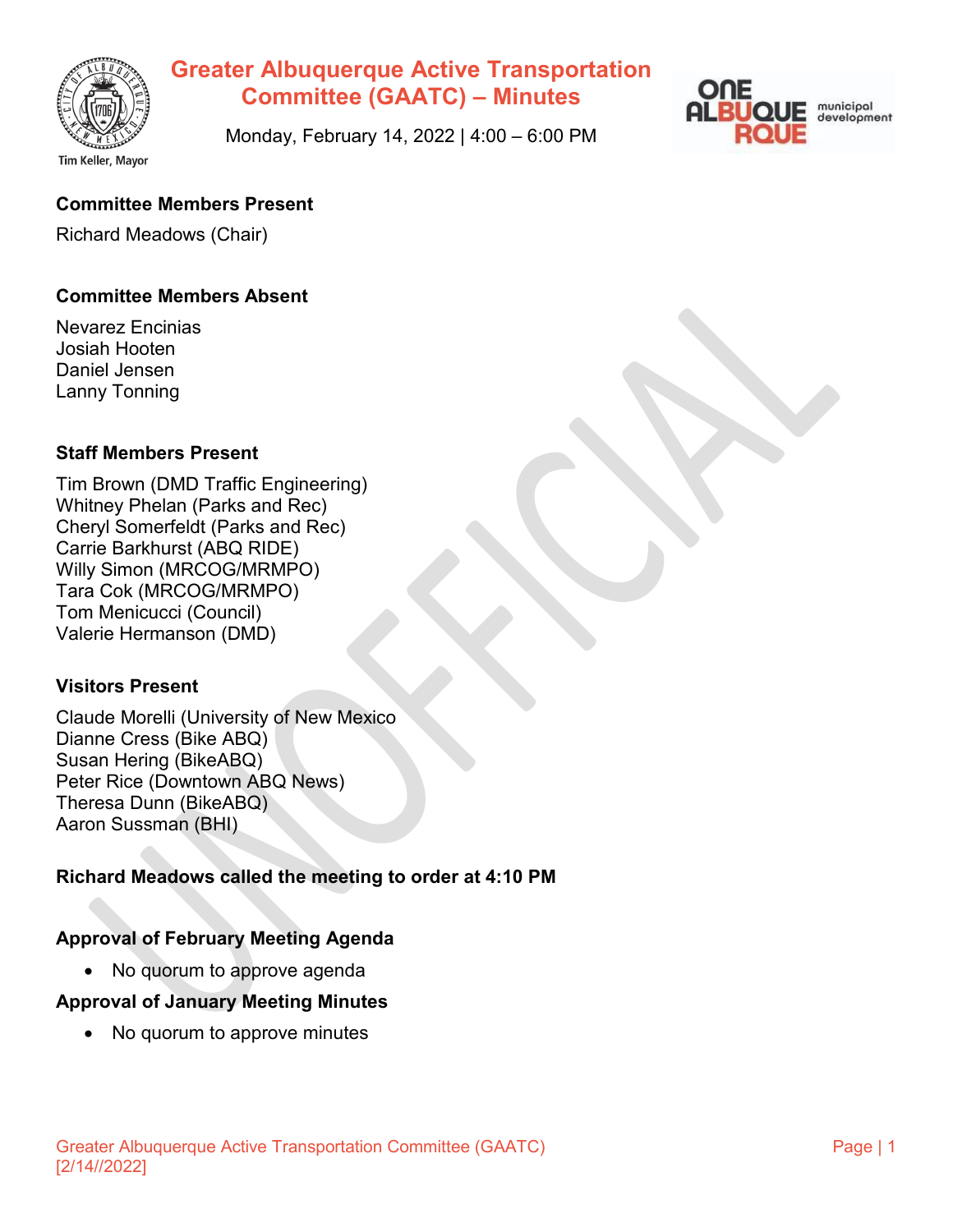



Monday, February 14, 2022 | 4:00 – 6:00 PM

**Public Comments** (2-minute limit per audience member)

• No comments

#### **Discussion / Action Items**

• No discussion/action items

#### **Presentations**

- **Parks & Recreation Department Priority Projects –** City of Albuquerque Parks & Recreation Department - *DEFERRED*
- **Nob Hill Pedestrian and Quality of Life Study, Phase 1, Field Audit** Claude Morelli, AICP, PTP University of New Mexico Department of Civil, Construction, and Environmental **Engineering** 
	- o Full presentation slides attached
	- o History/Context: Nob Hill businesses and residents approached City Councilor Pat Davis and requested Councilor Davis to fund a study of pedestrian wayfinding and quality of life issues in the Nob Hill area. Since UNM is in the area, City Council staff approached them to see if they would be interested in completing a study like this. They agreed and also saw this as an opportunity to give students real world planning and research experience.
	- o Study area boundaries: Girard Blvd, Campus Blvd and Copper Avenue, Washington Street, and Silver Avenue. Study also considering issues within the neighborhood itself and asking questions about how the neighborhood fits into the commercial area.
	- o Purpose: Identify issues and opportunities to address transportation-related quality of life concerns through a research and data driven effort. Develop prioritized recommendations to improve multimodal circulation, wayfinding, and safety.
	- $\circ$  In addition to review/research of plans, rules, standards, guidance, national best practices, also conducted field audits in late 2021, to develop a deeper understanding of what it's like to be a pedestrian in 2021 in the Nob Hill area. But also thinking about bikes, transit, motorists parking etc. and how they impact pedestrians and how pedestrians impact them.
	- $\circ$  Scoring rubric: Mix of technical measurements and subjective evaluation. Three study members participated in the field audit and each graded separately then the group convened to discuss their grades and reached consensus. From here they converted the average score back into a letter grade.
	- $\circ$  Exploratory surveys one focused on neighbors and the other on businesses. Did not have resources to survey all residents, so team asked neighborhood leadership who would be best to complete the survey. Business surveys is all the Main Street business owners or their managers. Created weighting for survey responses to be able to create a prioritized list.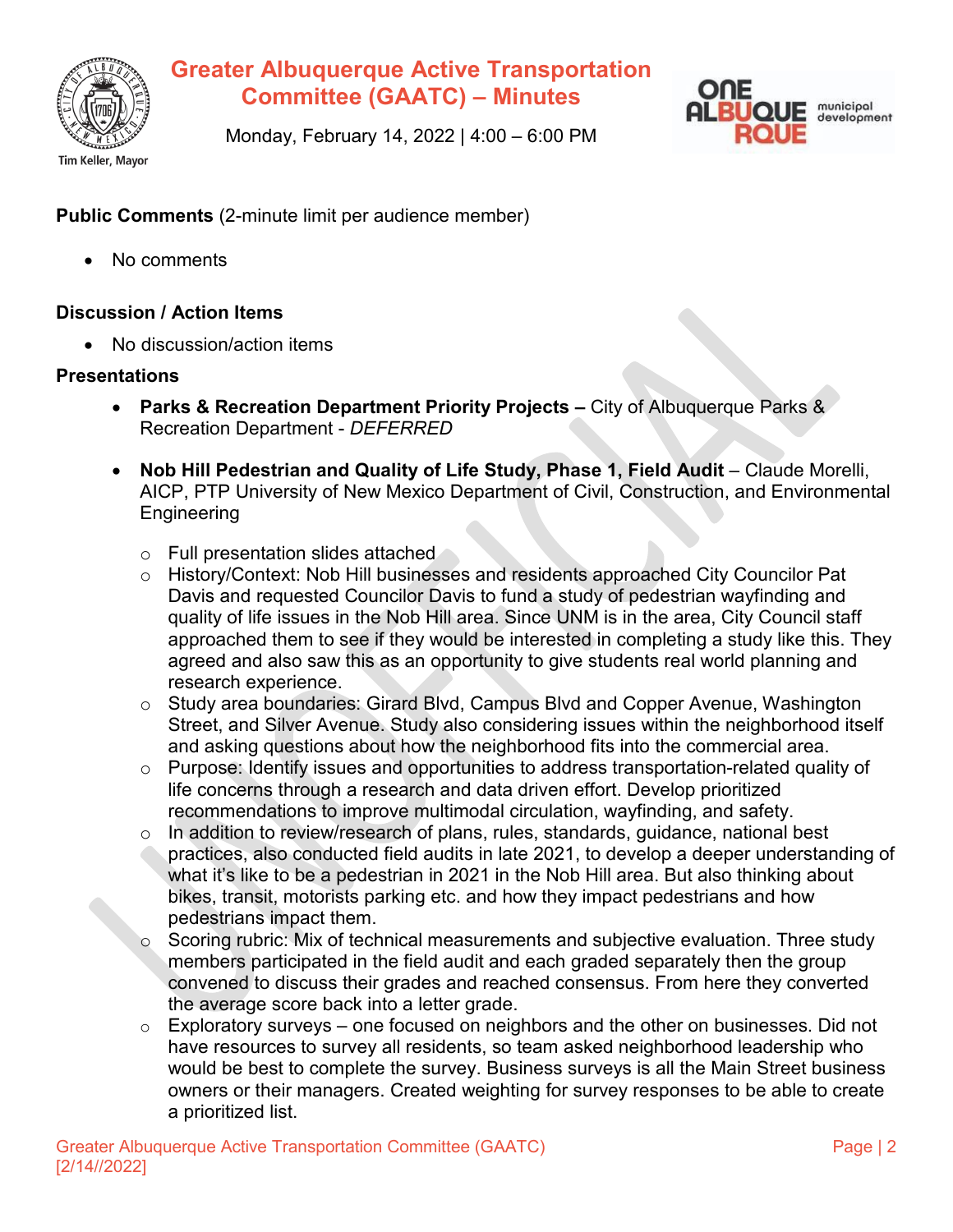



Monday, February 14, 2022 | 4:00 – 6:00 PM

- Neighborhood Survey a few findings: Highest rated problematic conditions common to all scoring systems shown (see presentation pg. 27):
	- People driving too fast
	- Tripping hazards along sidewalks
	- Lack of safe, protected crosswalks
	- Lack of shade
	- Curb ramps that are too steep
	- Steep slopes where driveways cross sidewalks
- Business Survey a few findings: Highest rated problematic conditions common to all scoring systems shown (see presentation pg. 28):
	- Panhandling or public disturbances
	- Fear of crime
	- People driving too fast
	- Noise from motor vehicles (engines, music, etc.)
	- Not enough safe, protected crosswalks
	- Lack of shade
	- Tripping hazards along sidewalks
	- Rough or uneven pavement at crosswalks
	- Other items blocking sidewalks
	- Steep slopes where driveways cross sidewalks
- o Next Steps: Phase 2: Finalize and present case study research on similar BRT corridors Phase 3: Prepare issues and opportunities report
	- Phase 4: Prepare list of tiered recommendations
- **Discussion**
	- Richard M: With survey responses, did any of the neighbors or businesses identify as having a disability?
		- $\circ$  Claude M: This was explicitly asked in the survey. None of the neighbors that completed the survey said they had a disability. However, some of the neighbors did have a family member in the household that may have had a disability or used an assistive device.
		- Richard M: Was lighting on of the list of things considered?
			- o Claude M: Not so much in neighborhood as along Central. Streets in this area are typically residential and then become more commercial within a block or two of Central. Silver, Copper, and Campus are some of the streets where the lighting issue is most problematic.
	- Richard M: Does the study area include Silver and Copper? Guests in attendance of the meeting tonight might see conflicts for cyclists.
		- $\circ$  Claude M: The formal study area includes the south side of Silver (properties facing Silver) and this is the same for Copper, Campus, Monte Vista.
	- Richard M: I wanted to mention that since Albuquerque Rapid Transit (ART) was completed, there have been some other improvements like the new HAWK signal recently added. Also, some narrow medians were added that were not there previously.
		- $\circ$  Claude M: A HAWK went in near Flying Star while we were completing this study. Also, kudos to Tim or whoever constructed the pedestrian accommodation in the construction zone because compared to 20 years when I had done a study of this, it was quite good.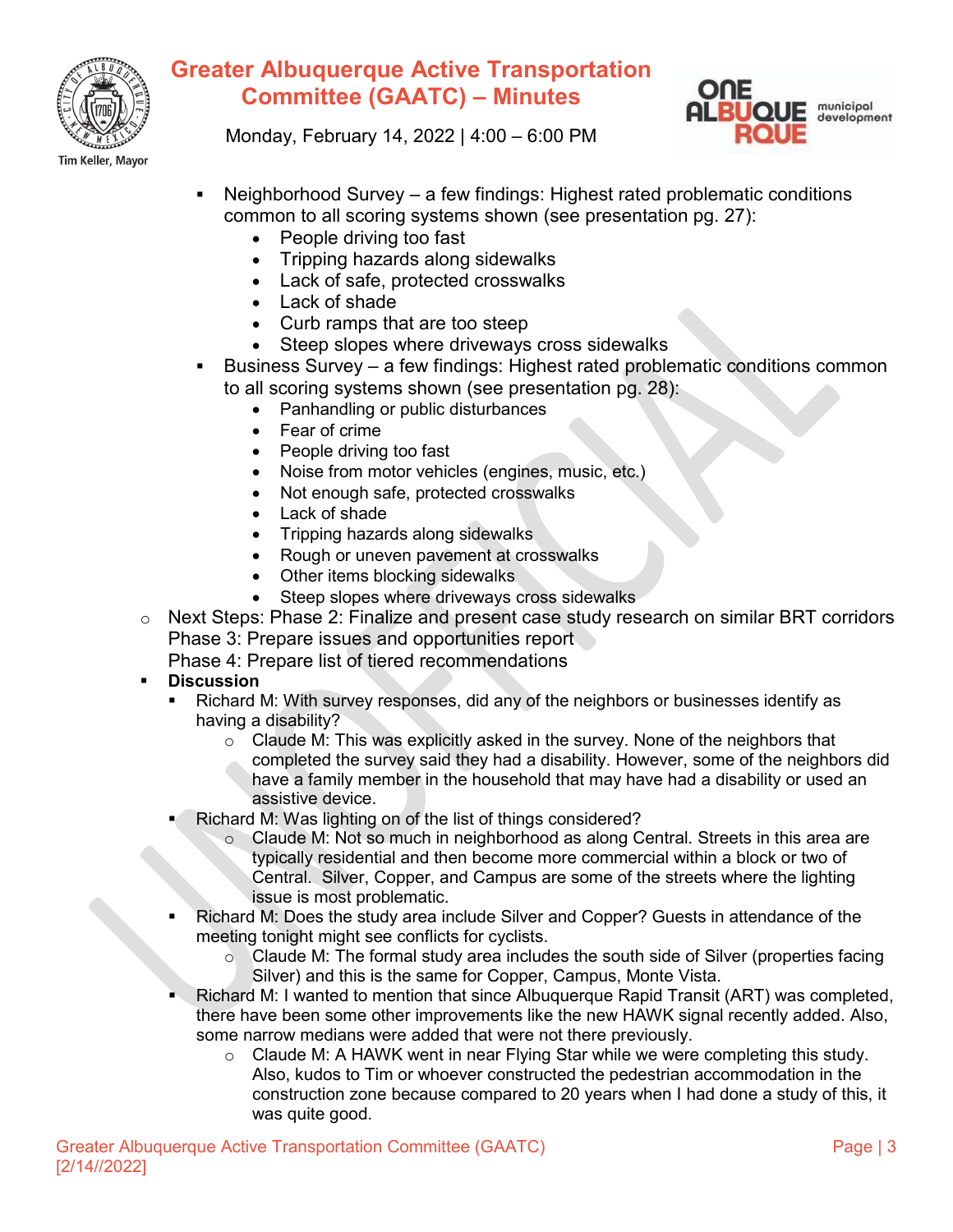



Monday, February 14, 2022 | 4:00 – 6:00 PM

- o Tim B: Kudos go to Brian Wolfe in the Construction Services Division.
- Susan H: Thank you. Great study. Hope we get to apply the information from this study to different neighborhoods. What exactly is a curb ramp?
	- $\circ$  Claude M: Curb ramp was not defined in the survey. Some people thought of curb ramp at end of a crosswalk with the little bumps or truncated domes. That's a curb ramp. But some people might also confuse curb ramps with the aprons on either side of a driveway with a steep slope but do not serve people with a disability. Great question and wish we would have defined curb ramp.
- Susan H: In the pedestrian collision data there was a reference about conflicts with bikes. How did you define a bike conflict?
	- $\circ$  Claude M: Very important question. It's especially important because in other cities where there are a lot of micromobility devices such as bikes and e-scooters, we are seeing a lot of collisions between those devices and pedestrians. There's a huge literature in public health on this. Those collisions typically are very serious and it has to do with the speed of travel of those vehicles because that's where the energy is coming from – speed. So when we define a conflict, it's basically any wheeled vehicle versus a pedestrian (other than a legal to operate vehicle on a sidewalk like a wheelchair or a scooter used as a mobility assistive device). So if a person rides a bicycle on a sidewalk and going slowly, no will care, but if someone is going fast and hits someone, that's a pretty serious collision. Especially if the person is older or a child. So bikes and pedestrians do no mix well when bicyclists are traveling at high speeds.

And Central Ave only has so much room and with the bus rapid transit. There are two travel lanes, parking lanes, sidewalk, and the space needed for curb ramps, so where do bikes go on Central? The good news is that Copper and Silver act as parallel routes, but the farther away you get from Carlisle the less utility they have because Central is running diagonal, so Copper gets farther away and Silver disappears east of Carlisle. Copper becomes Campus and so there is no good parallel route on the north side. And how do we solve this without taking lanes from someone else on Central? It's a real challenge. We looked at the possibility of using alleys, but they are not continuous. Bicyclists could ride in the street with traffic, but not all people are comfortable with that and there is a problem bicyclists getting doored by people in parked cars. There is not a lot of room on Central.

- Theresa D: Maybe this is a stupid thing to throw out, but I thought I'd throw it out. When you mentioned all these things you're looking at within the study, is one of the alternatives to not have private car traffic on Central and leave it to the other modes such as pedestrians, bicyclists, and transit? Was this considered?
	- $\circ$  Claude M: This idea has come up, however, eliminating private car traffic on Central means that the traffic has to go somewhere. For example, it's like pushing on the side of a balloon and the pressure has to go somewhere. Business would not be happy because they see number of people in cars as people being able to reach their business.

The study doesn't want to close any options, so if GAATC wrote a letter to the project team requesting that the project team consider this option, the project team could weigh the pros/cons at a modest level - at least weigh it. But I anticipate that the businesses would not support that option. When ART went in, some of that traffic likely migrated to adjacent roadways such as Lead/Coal then compounded by other challenges such as drag racing, they might be in support of this. It's an idea worth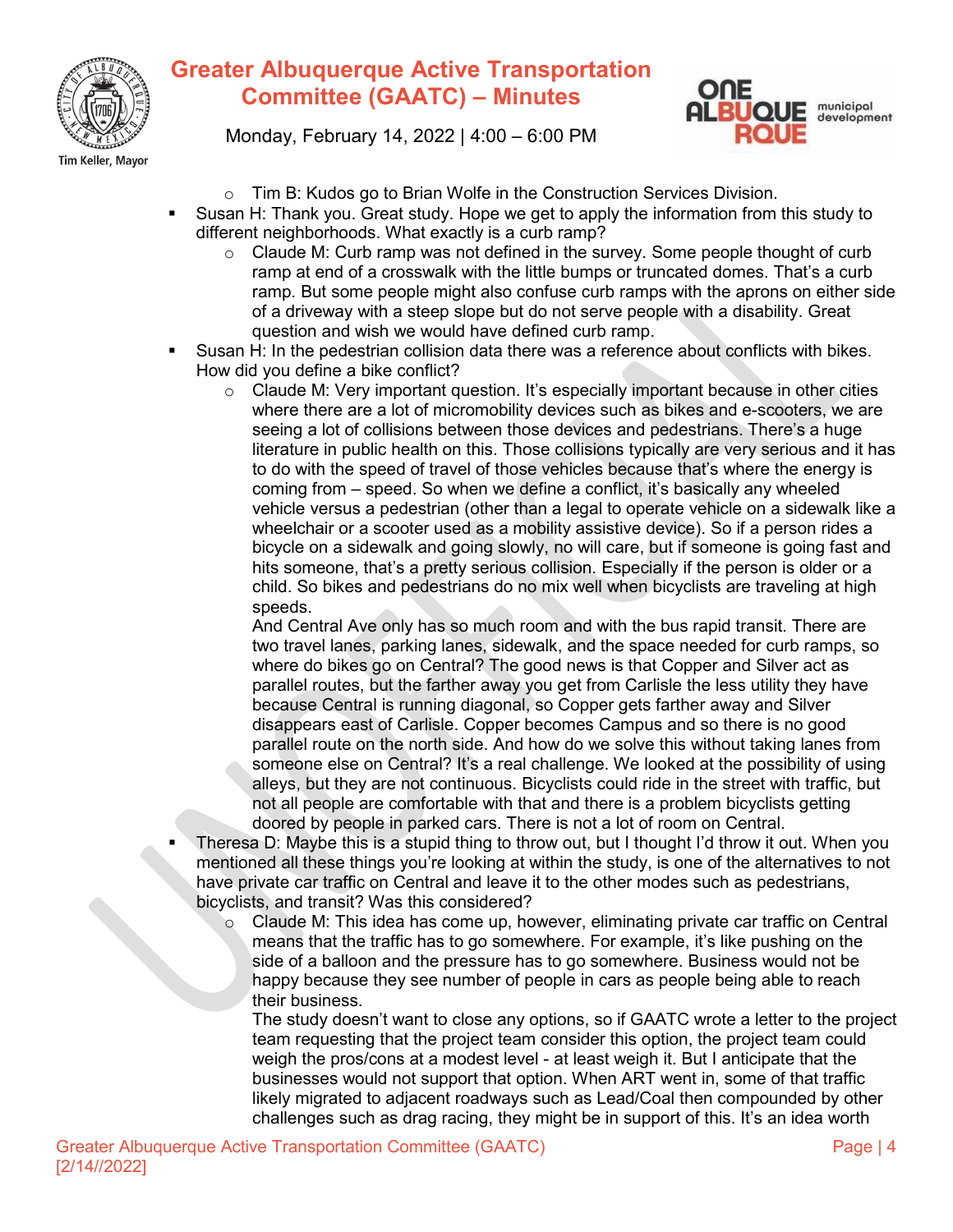



Monday, February 14, 2022 | 4:00 – 6:00 PM

thinking about but not sure that politically it could happen. It's a big ask and the City would have to weigh pros/cons.

- Theresa D: I can see the political implications. But many cities that close streets to cars have seen businesses prosper more. Because cars can park other places and it's nicer for people to be a pedestrian in those areas and ride your bike in those areas. I understand how it would be hard to sell a business on this option.
	- o Claude M: There are several recurring events throughout the year in which Central is temporarily closed to car traffic such as Summer Fest or Shop n' Stroll.
	- $\circ$  Richard M: It's a great question, but I've seen so many places that have closed streets to car traffic and where it hasn't worked. I grew up in Las Cruces where they closed Main Street to car traffic and it killed downtown. Albuquerque also tried on  $4<sup>th</sup>$ Street in downtown and it didn't work, so the City put it back to a street for cars. Denver's 16<sup>th</sup> Street maybe more successful.
	- $\circ$  Claude M: Yes, 16<sup>th</sup> Street in Denver seems successful, but it also has 100K people in offices or housing surrounding it. Boulder's Pearl Street Mall seems to work because it's a university town. Or in Charlottesville, VA, the University of Virginia campus is closed for pedestrians. It seems like closing streets permanently to cars seems to work right next to universities and not as much on through routes, but side routes.
- Susan H: I think this would be hard to present to businesses yet their top concerns had more to do with issues with cars, better crosswalks. All had a lot more to do with encouraging pedestrians, but the comments about cars were about cars going too fast, making too much noise and everything else was more crosswalks, better ramps/driveways, more shade. Everything they wanted was something that encouraged pedestrians because it's a pedestrian you have to be to walk into a shop. You know at some point you park your car and become a pedestrian. It's interesting that they said all these things that are pedestrian friendly and I like a lot and I couldn't resist pointing that out, but I also grew up in Boulder, Madison, and Denver.
- Willy S: More of a comment and it's an interesting study. Thank you for doing it and thank you for presenting it. I think in most of our conceptions of Albuquerque and when we think of where it's safe and friendly to walk, many of us would think of this study area, but I agree with the results shared. Seeing how Central scored in this study you can help but wonder how a walkability study on Montgomery, Menaul, or Coors would be and what the results of that would be.
- I have another comment about lane reduction related to the lane reduction conversation that was just happening. MRCOG completes traffic counts and we've been monitoring the traffic there. We looked into the traffic on Central and it was interesting. We noticed that traffic has gone down on Central 40-50% on some segments and in Nob Hill in some cases. We also monitor alternative routes that we think people would use instead of Central and some of them have gone up, but they haven't gone up by the amount that Central went down. There are trips on Central that we don't know what happened to them and I looked into this in other cities that have done similar capacity reductions. They also found that a certain amount of traffic seems to kind of just go away and it's not accounted for. Wanted to throw that out there.
- Claude M: I'm thinking back to my days in ABQ when I was 16 and there was nothing to do, so we spent a lot of time cruising and I think of Central Avenue. It's the kind of street where there is a lot of cruising. I wonder if some of that traffic went away. It would be interesting to look at time variations when the traffic went away and did it go away during the journey to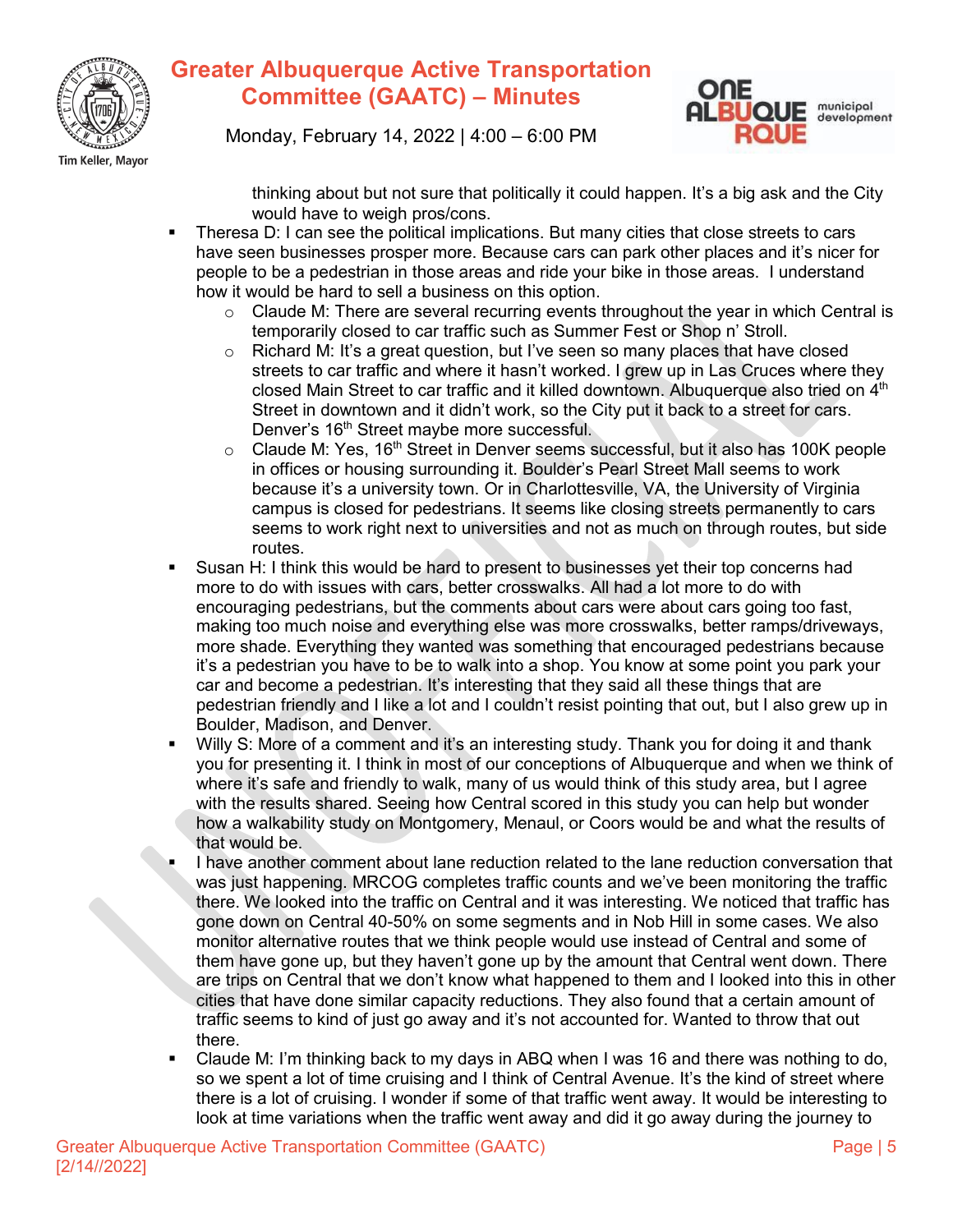



Monday, February 14, 2022 | 4:00 – 6:00 PM

work times or other times or on Friday nights. The other thing is traffic can be connected to other things such as business activity and business activities have gone down in Nob Hill so you would expect traffic counts to go down as well. Some food for thought.

- Richard M: Does MRCOG count pedestrians? Is there a way to see if pedestrian trips are coming back on Central?
- Willy S: We do, but they're not quite at the level as the traffic count program so we can't count every single segment of the city. But we do have an established schedule for collecting bike/ped counts. This is actually Tara's realm, so I can let her speak to it.
- **Tara C: Willy said it well. Yes, we have the ability to collect bike/ped counts through a video** camera. It's upon request, so if Claude would like some counts completed, feel free to reach out.

### **Staff Reports**

- Municipal Development (DMD) (Tim)
	- o Nothing to report at this time, but may have some updates in the next month or two. Working on minor infrastructure projects.
- Council Services (Tom)
	- o No report.
- ABQ RIDE (Carrie)
	- o Read January GAATC meeting minutes and noticed that there was public comment from someone who shared a city bus driver yelled at them while they were bicycling on Central Ave. Thinks that it's likely a Route 66 driver since that route drives in the right lane and assuming the bicyclist was biking in the right lane as well. Checked City Traffic Code – it's legal for bicyclists to travel on all city streets whether or not there is a bike lane. Motor vehicles must give five (5) feet when passing a cyclist.

On Central, can see how there would be conflicts. City working toward identifying and dedicating parallel facilities that are more comfortable to ride on such as Silver or Copper. However, it doesn't mean you cannot ride on Central.

 $\circ$  Met with Transit staff who train the bus drivers and he said there are two things worth noting. They have a program for new drivers that covers pedestrian and bike awareness. Also, there is a driver's manual of rules that they go over rule by rule and that drivers all have their own copy. The manual points out that drivers need to show consideration when they're passing by cyclists and pedestrians especially if there's rain or slush on roadway to be a courteous driver. There's also a rule to be alert for bike riders and use extreme caution when bicyclists are nearby – cites that 5 ft. law for passing cyclists. It states: Never intimidate or harass a bicyclist.

It's something that transit takes seriously and in the future, anyone who observes this, please report to 311 because all buses have multiple cameras so staff can investigate. Drivers are held accountable, so if any issues are found, it may mean disciplinary actions or additional training.

Richard M: With the shortage of bus drivers, we're seeing smaller vans or Sun Vans. On my route it's a Sun Van but it doesn't have bike rack. Can we bring bikes on the Sun Van?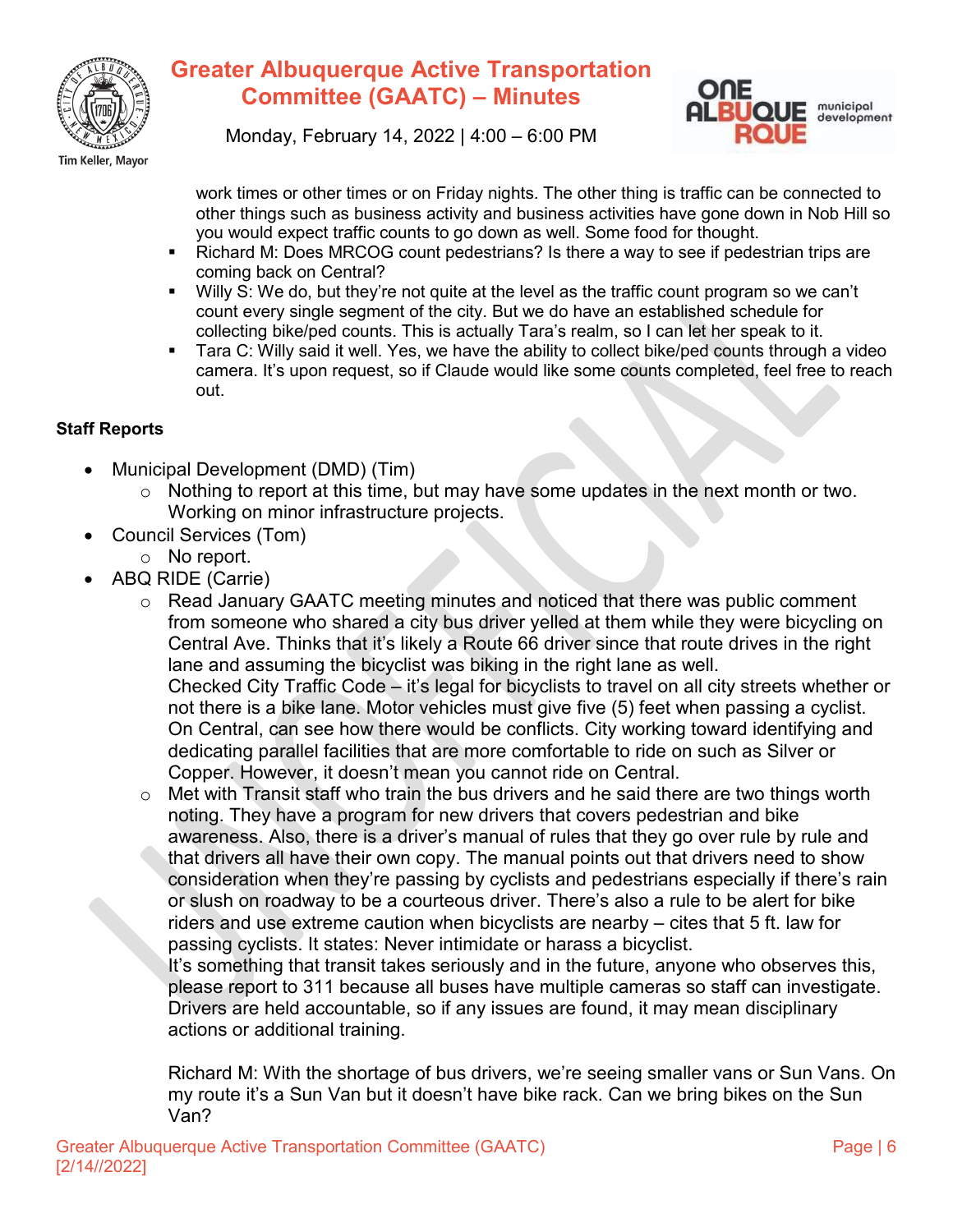



Monday, February 14, 2022 | 4:00 – 6:00 PM

Carrie: It's the bus driver's discretion and it also depends on how full the bus is. Noted that it can be a challenge for bicycle riders to use those buses. It can also be difficult for people with assistive devices to be able to board the bus.

If anyone has any thoughts or preferences on the bus type, calling 311 is a good way to share your thoughts. Call 311 and say that you would like to leave a comment for the transit department and we will receive it.

- Vision Zero (Val)
	- o Tomorrow on February 15 at 9 am there will be a virtual public hearing for Proposed Rulemaking for Automated Speed Enforcement. It's important to note that the rulemaking is only about the proposed rules and not to discuss the program.

Additional information can be found here: https://www.cabg.gov/clerk/news/notice-of[proposed-rulemaking-6](https://www.cabq.gov/clerk/news/notice-of-proposed-rulemaking-6)

Public comment can be provided at the hearing or can be submitted in writing to [DMDRuleMaking@cabq.gov](mailto:DMDRuleMaking@cabq.gov)

- MRCOG/MRMPO (Tara Cok/Willy Simon)
	- o Created Safety Visualization for the Region MRCOG Roadway Safety and Crash Report (2015 – 2019): [https://mrmpo.maps.arcgis.com/apps/MapSeries/index.html?appid=ec395f5587744d778](https://mrmpo.maps.arcgis.com/apps/MapSeries/index.html?appid=ec395f5587744d778832207af7d86f93) [832207af7d86f93](https://mrmpo.maps.arcgis.com/apps/MapSeries/index.html?appid=ec395f5587744d778832207af7d86f93)
	- $\circ$  Important to note these data and maps are for the entire MRCOG region and the maps were completed before the 2020 crash data was available. There were some changes to the crash data in 2020, so staff are working to harmonize those changes so that all data sets are consistent. Staff hope to update this annually as new crash data is received and analyzed.
	- $\circ$  Segments are crashes per mile in that five year time frame (2015 2019).
	- $\circ$  # of people killed are multiplied by two to weight this factor.
	- $\circ$  HFIN score think of this as crashes per mile, which can be compared to streets throughout the region.
	- $\circ$  One quirk of the data set. If there is a fatal crash at an intersection that data is shared by each leg of the intersection. When reviewing, please do not sum the number of killed at intersection for each leg. We were not sure how to attribute it, so we attribute to each leg. Still a good way to look at links regionally.
	- o Theresa D: Where does data come from?<br>Willy S: NMDOT contracts with UNI
		- Willy S: NMDOT contracts with UNM GSP who collects all uniform crash reports completed statewide by APD/Bernalillo County Sherriff/Rio Rancho PD/etc. UNM GSP then essentially places a dot on a map for where a crash/incident occurs along with the other information collected about the crash/incident. Then NMDOT provides these data to MRCOG for further analysis.